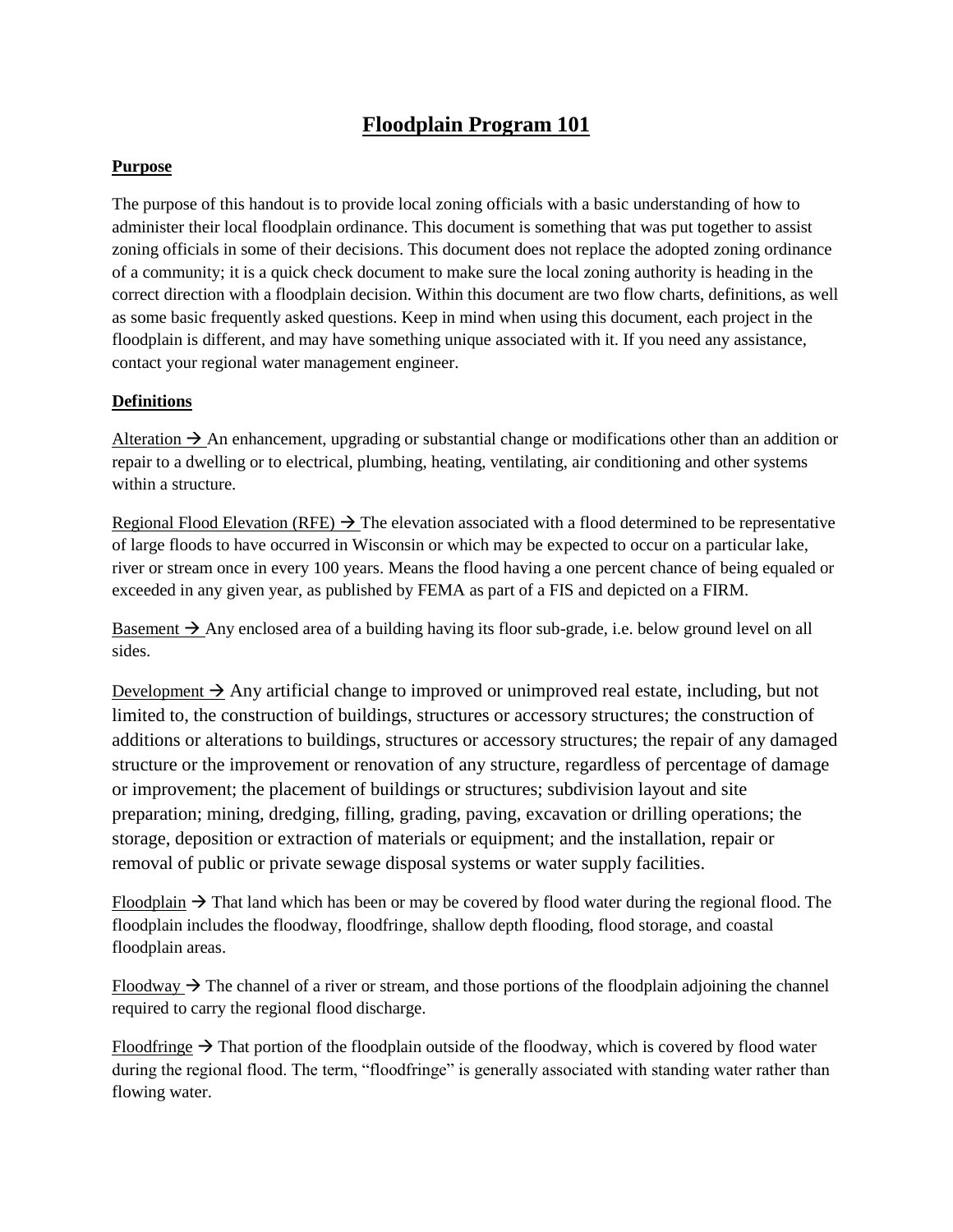Letter of Map Change (LOMC)  $\rightarrow$  A LOMC is a letter that reflects an official revision and/or an amendment to an effective FIRM. If a property owner or lessee thinks their property has been inadvertently mapped in a SFHA, property owners or lessees, or their representatives, may submit a request to FEMA for a LOMC. FEMA issues LOMCs in place of republishing and physically revising an effective FIRM with a new effective date.

Letter of Map Amendment (LOMA)  $\rightarrow$  An official amendment, by letter, to an effective NFIP map. A LOMA establishes a property's location in relation to the Special Flood Hazard Area (SFHA). LOMA's are usually issued because a property has been inadvertently mapped as being in the floodplain, but is actually on natural high ground above RFE.

Letter of Map Revision (LOMR)  $\rightarrow$  A LOMR is FEMA's modification to an effective Flood Insurance Rate Map (FIRM), or Flood Boundary and Floodway Map (FBFM), or both. LOMR's are generally based on the implementation of physical measures that affect the hydrologic characteristics of a flooding source and thus result in the modification of the existing regulatory floodway, the effective RFEs, or the SFHA. The LOMR officially revises the FIRM or FBFM, and sometimes the FIS report, and when appropriate, includes a description of the modifications. The LOMR is generally accompanied by an annotated copy of the affected portions of the FIRM, FBFM, or FIS report.

Letter of Map Revision Based on Fill (LOMR-F)  $\rightarrow$  is FEMA's modification of the SFHA shown in the FIRM based on the placement of fill outside the existing regulatory floodway. All requests for changes to effective maps, other than those initiated by FEMA, must be made in writing through the CEO of the community or an official designated by the CEO.

Conditional Letter of Map Amendment (CLOMA)  $\rightarrow$  FEMA's comment on a letter from FEMA stating a parcel of land or proposed structure will not be elevated by fill (natural grade) and, upon construction would not be inundated by the base flood if built as proposed

Conditional Letter of Map Revision (CLOMR)  $\rightarrow$  is FEMA's comment on a proposed project that would, upon construction, affect the hydrologic or hydraulic characteristics of a flooding source and thus result in the modification of the existing regulatory floodway, the effective RFEs or the SFHA. The letter does not revise an effective NFIP map; it indicates whether the project, if built as proposed, would be recognized by FEMA. FEMA charges a fee for processing a CLOMR to recover the costs associated with the review.

Conditional Letter of Map Revision based on Fill (CLOMR-F)  $\rightarrow$  FEMA's comment on a letter from FEMA stating a parcel of land or proposed structure that will be elevated by fill and, upon construction, would not be inundated by the base flood if fill is placed on the parcel as proposed or the structure is built as proposed.

Maintenance  $\rightarrow$  The act or process of restoring to original soundness, including redecorating, refinishing, non-structural repairs, or the replacement of existing fixtures, systems or equipment with equivalent fixtures, systems or structures.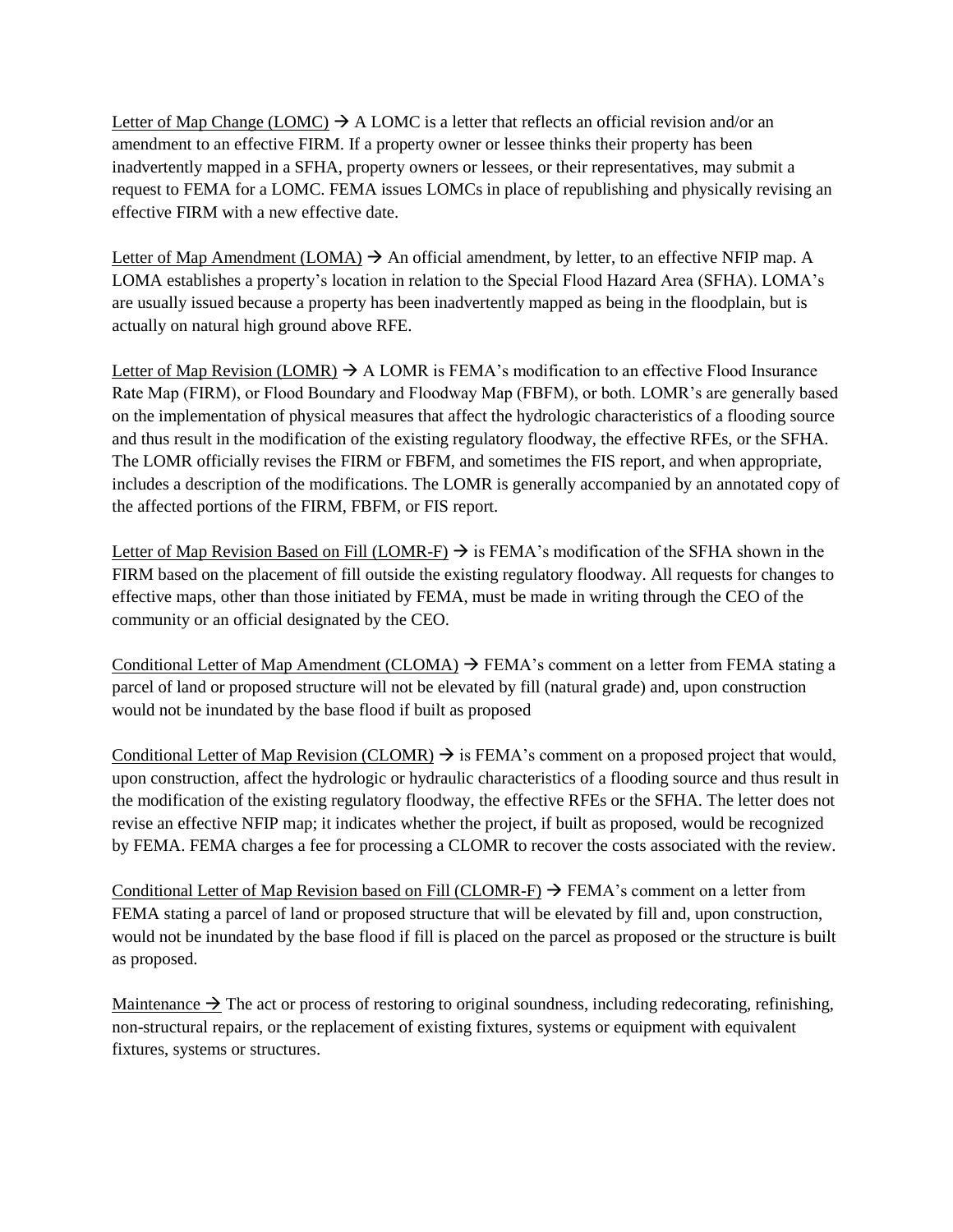Zone A Floodplain  $\rightarrow$  The base floodplains mapped by approximate methods, i.e., RFEs are not determined. Often called an unnumbered A zone or an approximate A zone.

Zone AE Floodplain  $\rightarrow$  The base floodplain where RFEs are provided.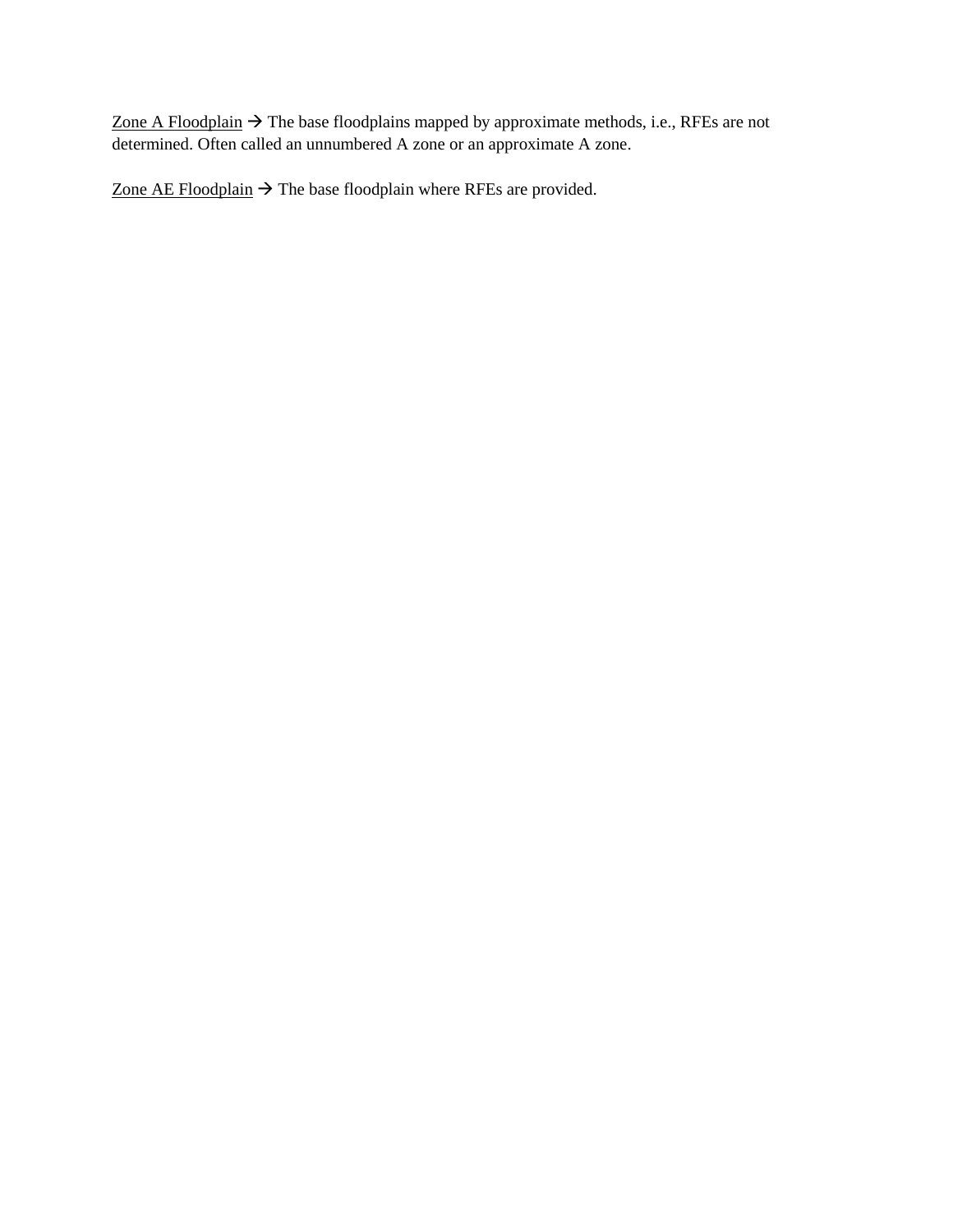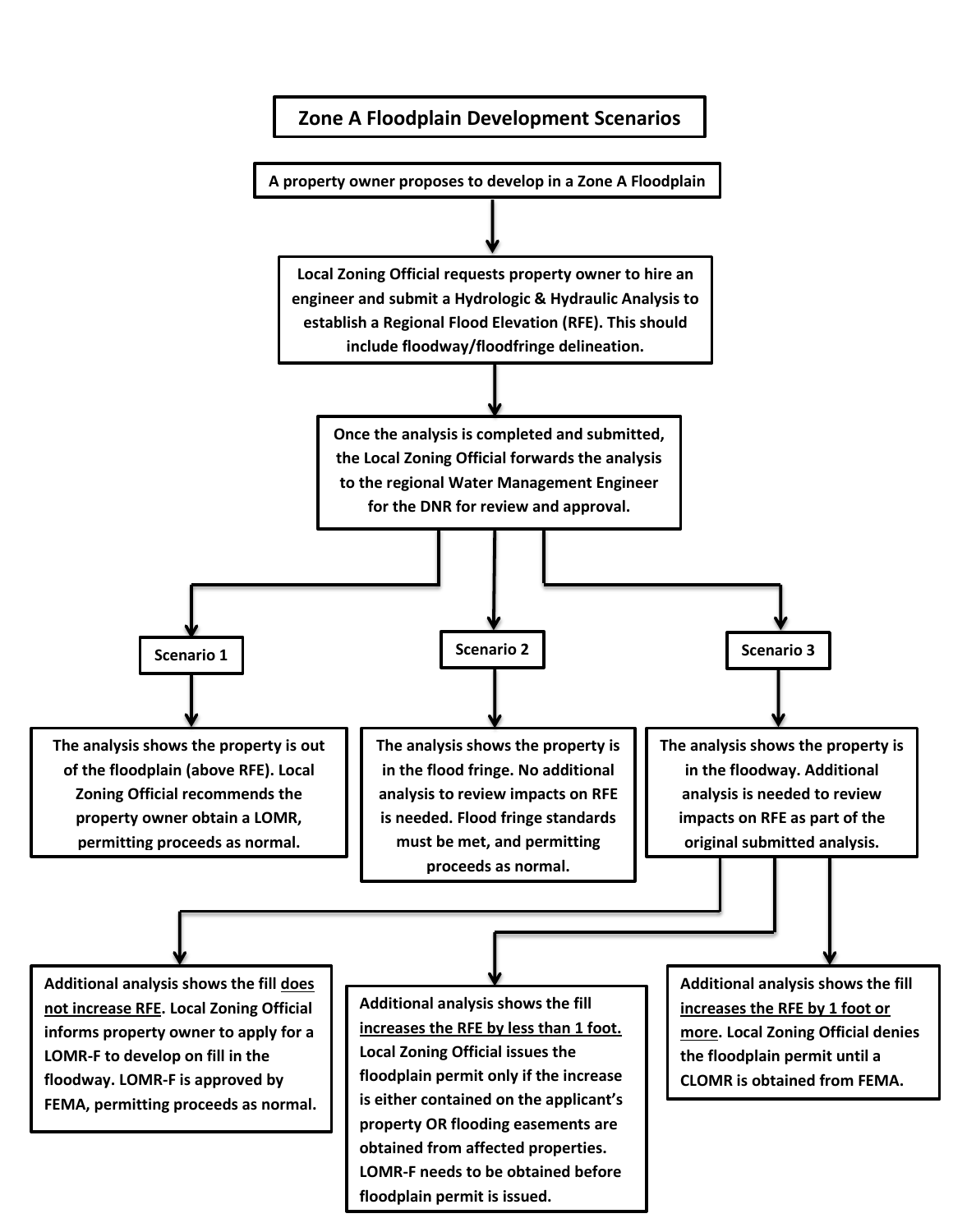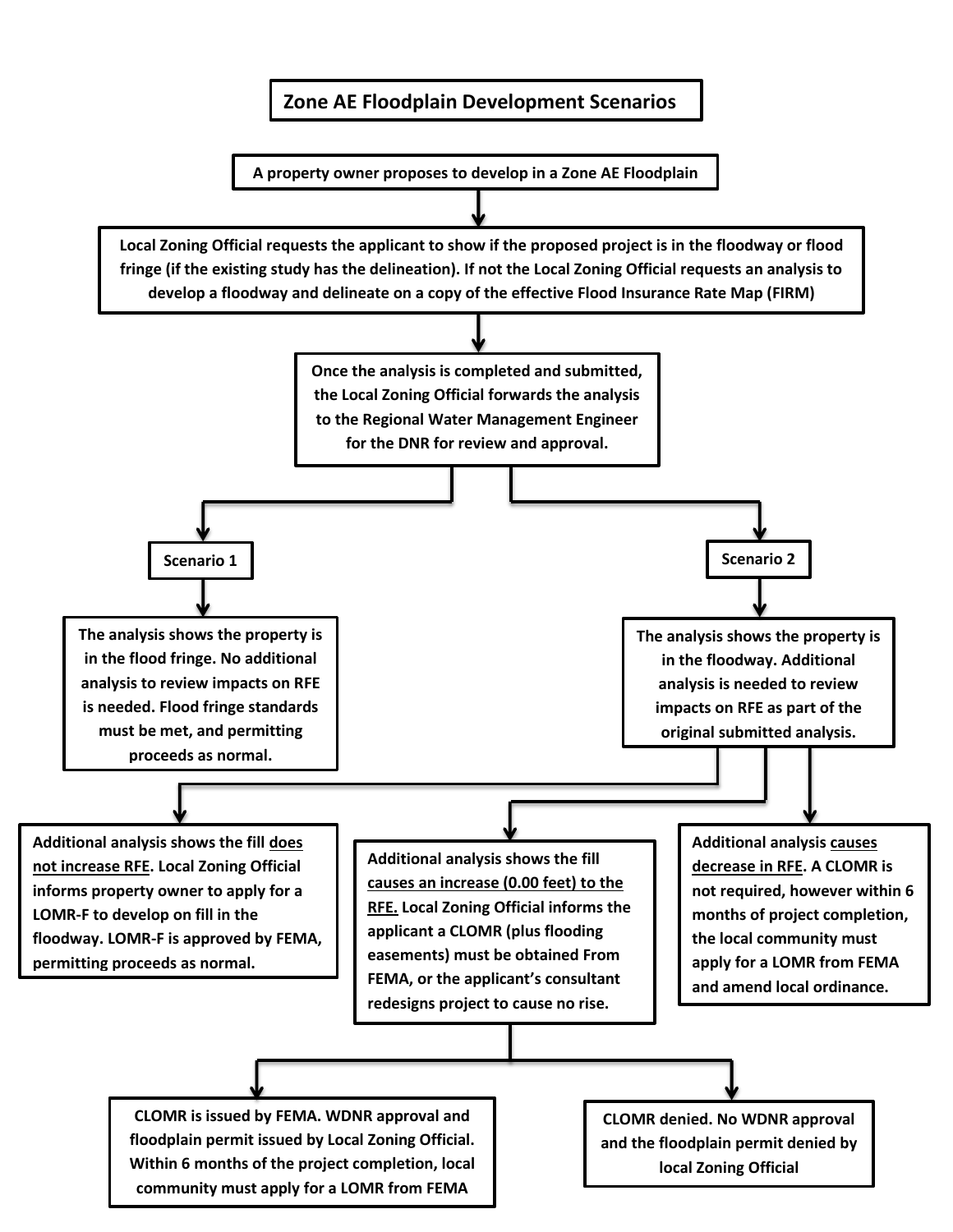## **Additional notes for Zone A Development**

- 1. After the local zoning official requests a hydrologic and hydraulic analysis to determine the RFE and floodway/floodfringe delineation, if the proposed property is in the floodfringe, no additional analysis to review the impacts on the RFE is needed. It is assumed that the floodfringe is already "filled." However, applicable floodplain regulation still applies to development in the floodfringe.
	- a) Please review your ordinance for these standards.
- 2. If the property owner is filling in the floodway, for development, they must first obtain a LOMR-F from FEMA. Habitable structures, as well as other uses listed in your floodplain ordinance, are prohibited in the floodway.
	- a) In order to submit for a LOMR-F from FEMA, NR 116.18 must be met, which states: "No area in the floodplain may be removed from the floodplain unless it can be shown that the area has been filled to the flood protection elevation (RFE + 2 feet) and is contiguous to other lands lying outside of the floodplain."
	- b) Part of the LOMR-F application is having the local zoning official check off a box indicating that NR 116.18 is met. This is how FEMA knows the proposed development is compliant with State and Local standards.
	- c) The LOMR-F removes the property from the floodplain for insurance and regulatory purposes.
- 3. If the approved hydrologic and hydraulic analysis shows the property was mistakenly mapped in the floodplain, the local zoning official should advise the property owner to submit for a LOMR, which prevents them from having to pay flood insurance.
	- a) A LOMR is free of charge in this instance.
	- b) A local zoning official may grant the floodplain permit without a LOMR but it is strongly advised that the property owner obtain it.

## **Additional notes for Zone AE Development**

- 1. If the effective map shows the proposed site to be in a Zone AE floodway, the proposed development cannot cause an increase in RFE. If the project does cause an increase of more than 0.00 feet, the applicant must submit to FEMA for a CLOMR.
	- a) If the proposed property is in the flood fringe, no additional analysis to review the impacts on the RFE is needed.
	- b) If the CLOMR is issued by FEMA, the Local Zoning Official may grant the floodplain permit. However, within 6 months of the project completion, the local community must apply for a LOMR from FEMA and amend the local ordinance to include the LOMR
- 2. If the parcel is located in a Zone AE with an established RFE, and the property owner submits a certified survey to show that the lowest adjacent grade (LAG) of the parcel is above the RFE the parcel is considered to be out of the floodplain.
	- a) However, the community cannot issue any development permits until the property owner has submitted the certified survey to FEMA and a LOMA has been issued.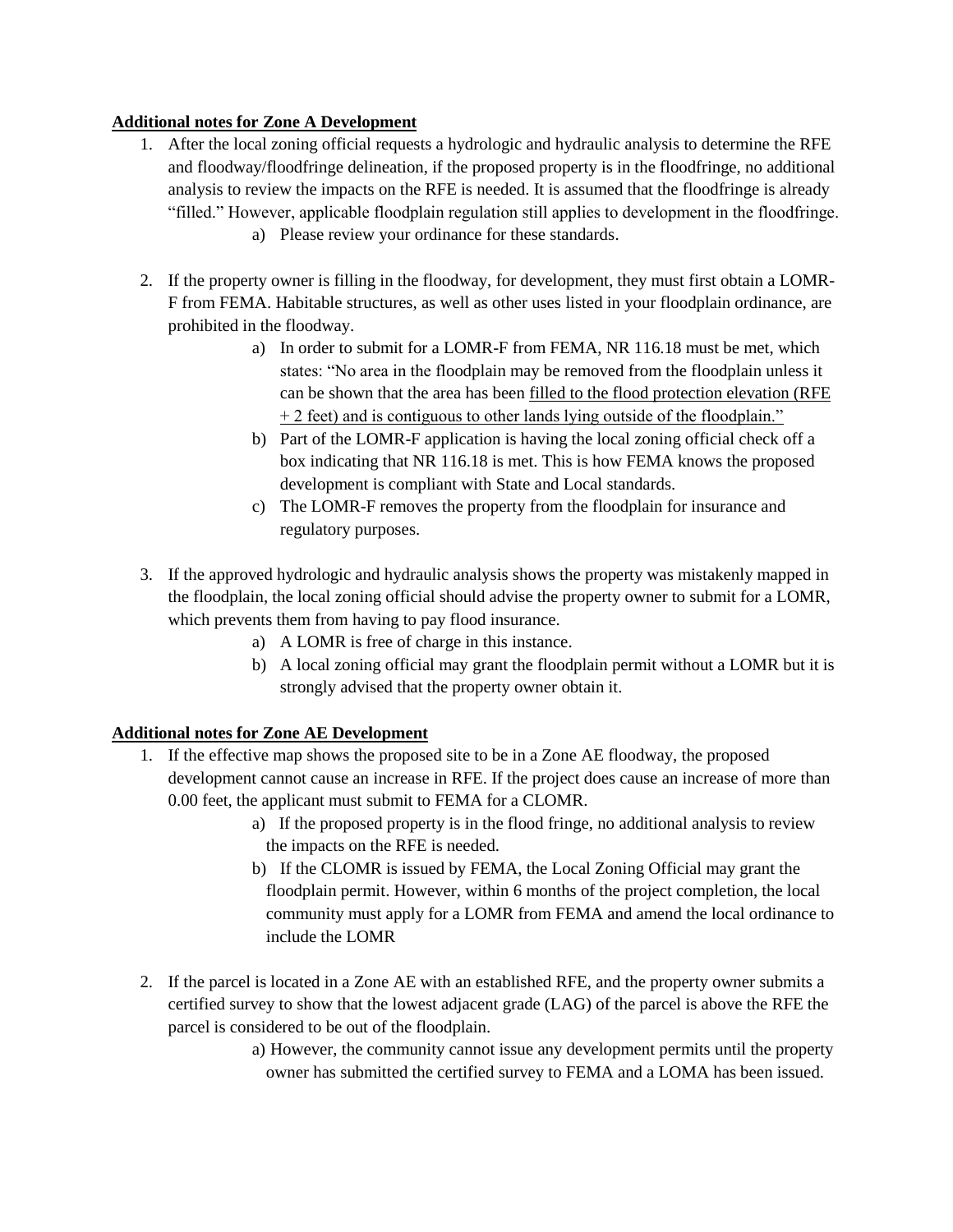# **Frequently Asked Questions**

- 1. When is a hydrologic and hydraulic analysis required?
	- a. If the property is in a Zone A floodplain, with no data or RFE established, the local zoning official must request an analysis be completed and submitted for review and approval by the community's engineer and the DNR. Because there is no RFE established, there is essentially no data to compare to a certified survey or an elevation certificate, and therefore an analysis is needed.
	- b. If the property is in a Zone AE floodplain, with a RFE and floodway established, the local zoning official should request an analysis to determine if the proposed development or project impacts the floodway of the effective FIRM. In Wisconsin, the project or disturbance cannot increase the RFE.
- 2. Are there ever any circumstances when a hydrologic and hydraulic analysis is not required?
	- a. There may be such instances, where it is obvious a minor project will not impact the RFE and/or adjacent properties. Administrative code-compliant engineering studies are not required for projects which meet all of the following criteria:
		- i. The project will not significantly affect flood flows, flood elevations or floodplain boundaries
		- ii. Insurable structures will not be affected
		- iii. Project is located in an undeveloped area (per NR 116 definition) and
		- iv. The Department review concludes that only the applicant's property would be affected by the proposal.
	- b. Typically, an analysis should be done if there is any uncertainty. Hydrology and hydraulics can be unpredictable, and what may seem rather obvious could cause a significant impact. Should a property owner and/or a consultant disagree on the requirement for an analysis, contact your regional water management engineer for assistance.
- 3. Who requests a hydrologic and hydraulic analysis?
	- a. This is the responsibility of the local zoning official, since the permitting is completed under the local ordinance. The regional water management engineer for the Department may be asked for assistance, but it is ultimately up to the local zoning official to decide if an analysis should be submitted for review.
- 4. When is a LOMA required?
	- a. Property owners typically inquire about LOMAs in order to either avoid a mandatory flood insurance purchase requirement or to avoid meeting the development standards required by the local ordinance.
	- b. If the property is located in a Zone AE floodplain, and the property owner submits a certified survey demonstrating their parcel was mapped in the floodplain incorrectly, a LOMA would be required before any permits can be issued.
	- c. If the property is located in a Zone A floodplain, an analysis was completed and approved to establish a RFE, and the parcel is shown out of the floodplain, a LOMA is not required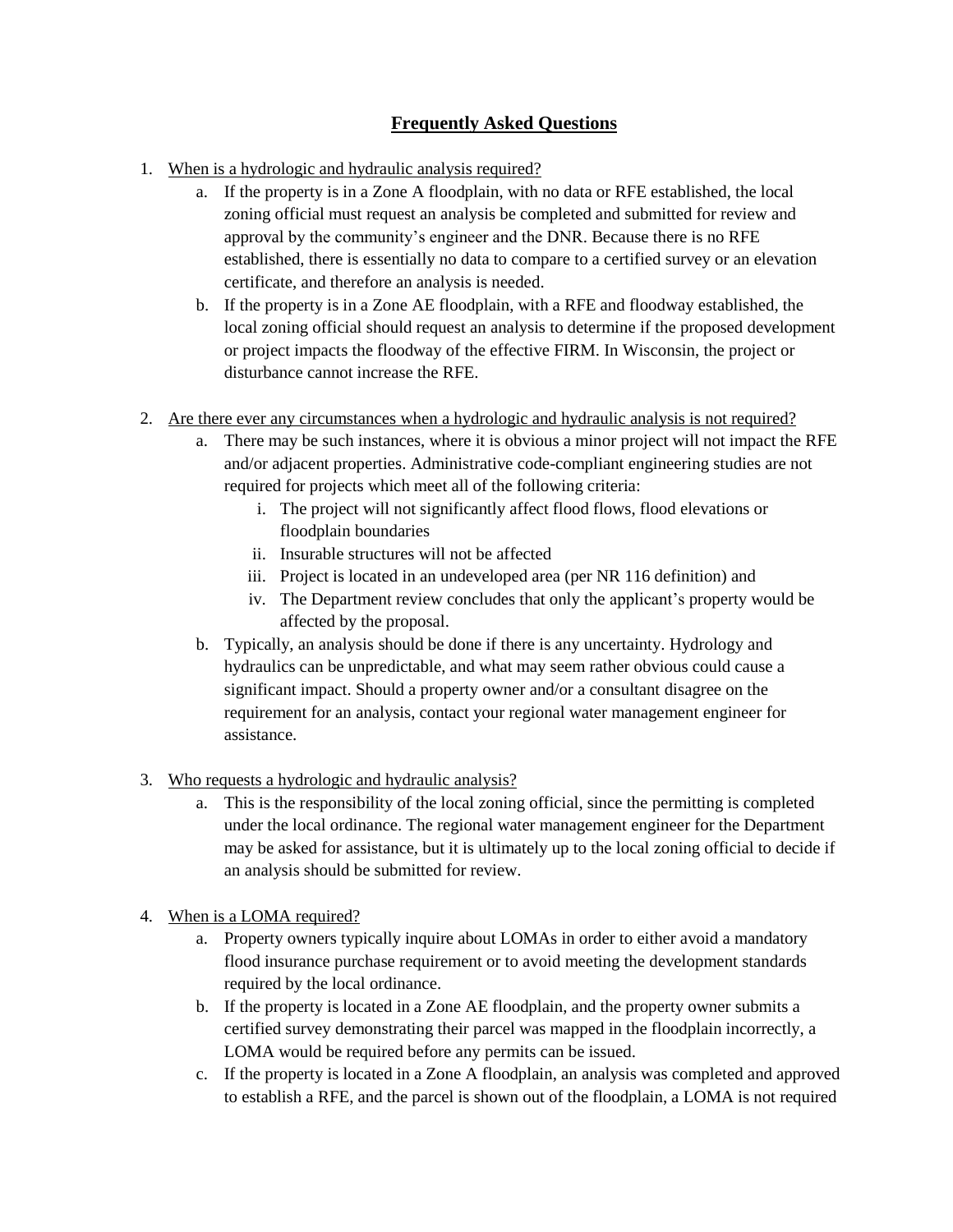but highly recommended since it prevents that property owner from having to purchase flood insurance. Permitting can commence without a LOMA in this circumstance.

- d. It is important to note that LOMA RFEs established by FEMA in a Zone A are for insurance purposes only and cannot be used for permitting.
- e. A LOMA issued by FEMA for an unstudied Zone A does not revise the floodplain map, therefore cannot automatically be used for issuing a permit.
- 5. When is a LOMR-F required?
	- a. Property owners typically inquire about LOMR-Fs in order to either avoid a mandatory flood insurance purchase requirement or to avoid meeting the development standards required by the local ordinance.
	- b. Habitable structures as well as other uses listed in your local floodplain ordinance are prohibited in the floodway. If the property owner demonstrates that the proposed floodway fill (Zone A or Zone AE), does not impact the RFE and meets the requirements of NR 116.18, (fill required to be placed at the flood protection elevation  $[BFE + 2 feet]$ and contiguous dry land access provided), then a LOMR-F must be obtained before any sort of development and permitting is started.
	- c. A LOMR-F removes the property from the floodplain for flood insurance and regulatory purposes. It ultimately changes the Flood Insurance Rate Maps to show the property is out of the floodplain.
	- d. Part of obtaining the LOMR-F is having the local zoning official check a box on the application which indicates local and state standards are met. This is how FEMA knows that the proposed project is compliant with local and state standards.
	- e. Once the LOMR-F is obtained, permitting can commence, provided all other floodplain regulation is met.
- 6. When is CLOMR required?
	- a. If the proposed development or project is located in a Zone A floodplain, and the required analysis demonstrates it causes an increase to the RFE of 1 foot or more, then the local zoning official should deny the floodplain permit until a CLOMR is obtained from FEMA.
	- b. If the proposed development or project is located in a Zone AE floodplain, and it causes any increase (0.00 feet), OR a decrease in the mapped floodway by more than 20 feet, the applicant must submit to FEMA for a CLOMR. In this scenario, the applicant has two options:
		- i. Redesign the project to cause no increase; OR
		- ii. Get flooding easements for the increase, and apply for the CLOMR meeting these 4 criteria under 44 CFR 65.12:
			- 1. Alternatives analysis
			- 2. Concurrence with communities
			- 3. Notification of property owners
			- 4. No insurable structures impacted
	- c. Once a CLOMR is issued by FEMA, the local zoning official may commence with the floodplain permitting. However, within 6 months of the project completion, the local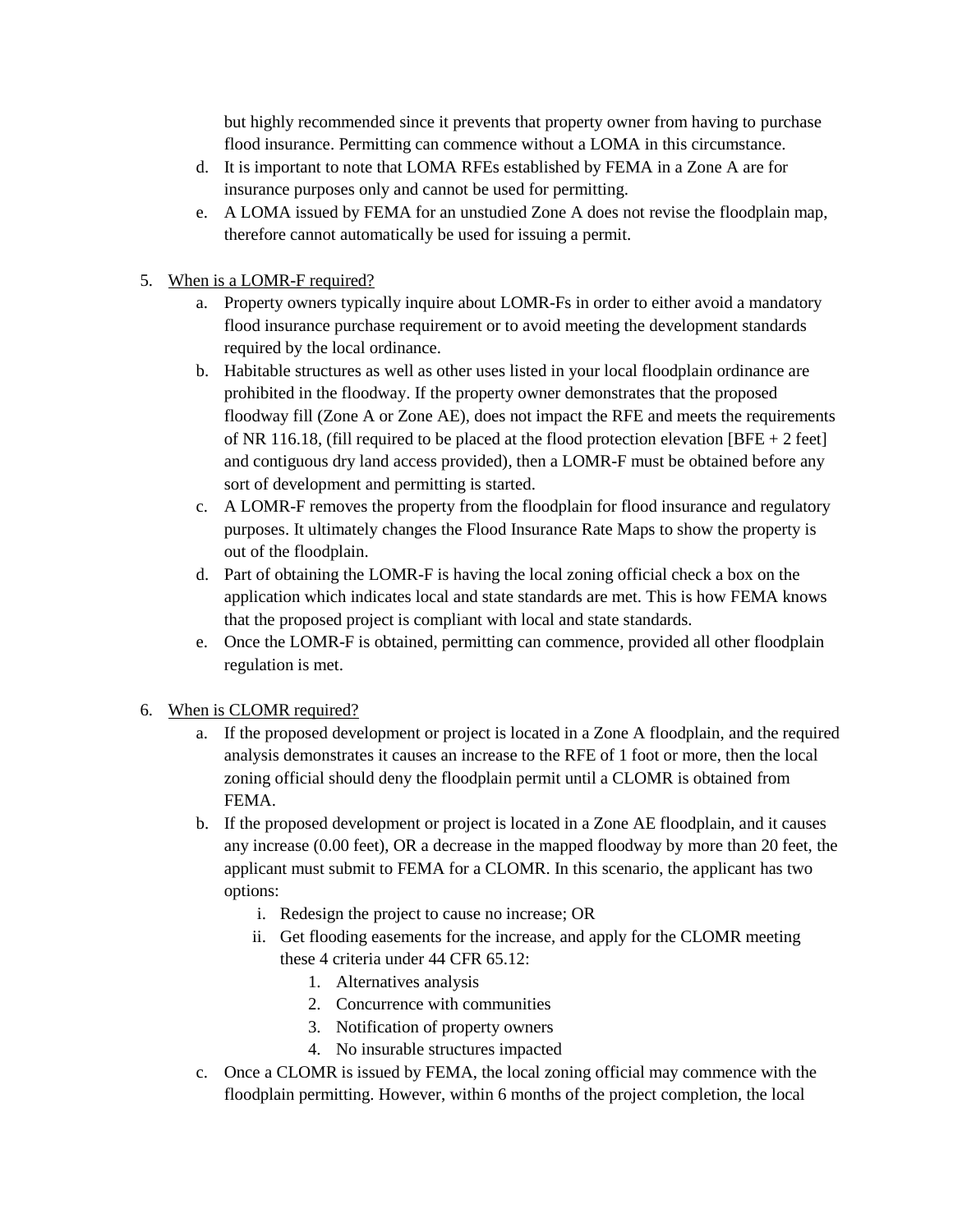community must apply for a LOMR from FEMA, verifying the project was completed as planned and amend the local ordinance to include the LOMR.

- d. A CLOMR is not required when a project causes a decrease (0.00) in flood flows. However, within 6 months of the project completion, the local community must apply for a LOMR from FEMA and amend the local ordinance to include the LOMR.
- 7. What do I do once FEMA sends a copy of the approved LOMC?
	- a. Once a LOMC is approved by FEMA, they will send the local zoning official a copy of the approved LOMC. LOMAs and LOMR-Fs do not need to be adopted into your local floodplain ordinance, however a LOMR does. This will require the class II hearing notice process. Once the LOMR is adopted, a copy of the amended floodplain ordinance must be submitted to the Department for review and approval. The Department will then forward the ordinance to FEMA for final approval.
- 8. A property owner is located in the floodplain, and is proposing to complete structural repairs and maintenance on their structure. What is allowed for a nonconforming structure?
	- a. If the property is a nonconforming structure located in the floodplain, no modification or addition to any nonconforming structure may equal or exceed 50% of the Equalized Assessed Value (EAV) of their structure unless the entire structure is permanently changed to be conforming.
		- i. Various maintenance items are exempt from the 50% provision of your floodplain ordinance. (refer to question 9 for more detail)
		- ii. Alterations or modifications are not exempt from the 50% provision of your floodplain ordinance. (refer to question 9 for more detail)
		- iii. The property owner must submit a set of detailed plans with cost estimate including labor and materials which is then compared to the EAV of their structure to show that the work to be completed is within the 50% provision.

# 9. What constitutes maintenance versus an alteration/modification?

- a. When deciding on maintenance versus an alteration/modification, remember that the floodplain program is essentially an insurance program under the National Flood Insurance Program (NFIP). If the proposed work is generally a one to one replacement or in other words, a replacement in kind, then this would not count towards the 50% provision, and be considered a maintenance item. If the proposed project is an alteration/modification which if damaged would cost significantly more to replace than what was originally there, it is fair to assume that particular proposal should be considered a substantial improvement and count towards the 50% provision (see definitions). The following are a few examples to help demonstrate this:
	- **i. Running a new gas line to the house and set new meter**
		- 1. If the structure currently uses gas and the replacement is being done to correct faults in the current system, then the new line and meter would be considered maintenance. If the existing system is not gas then the new system would be an improvement and subject to the 50% limit.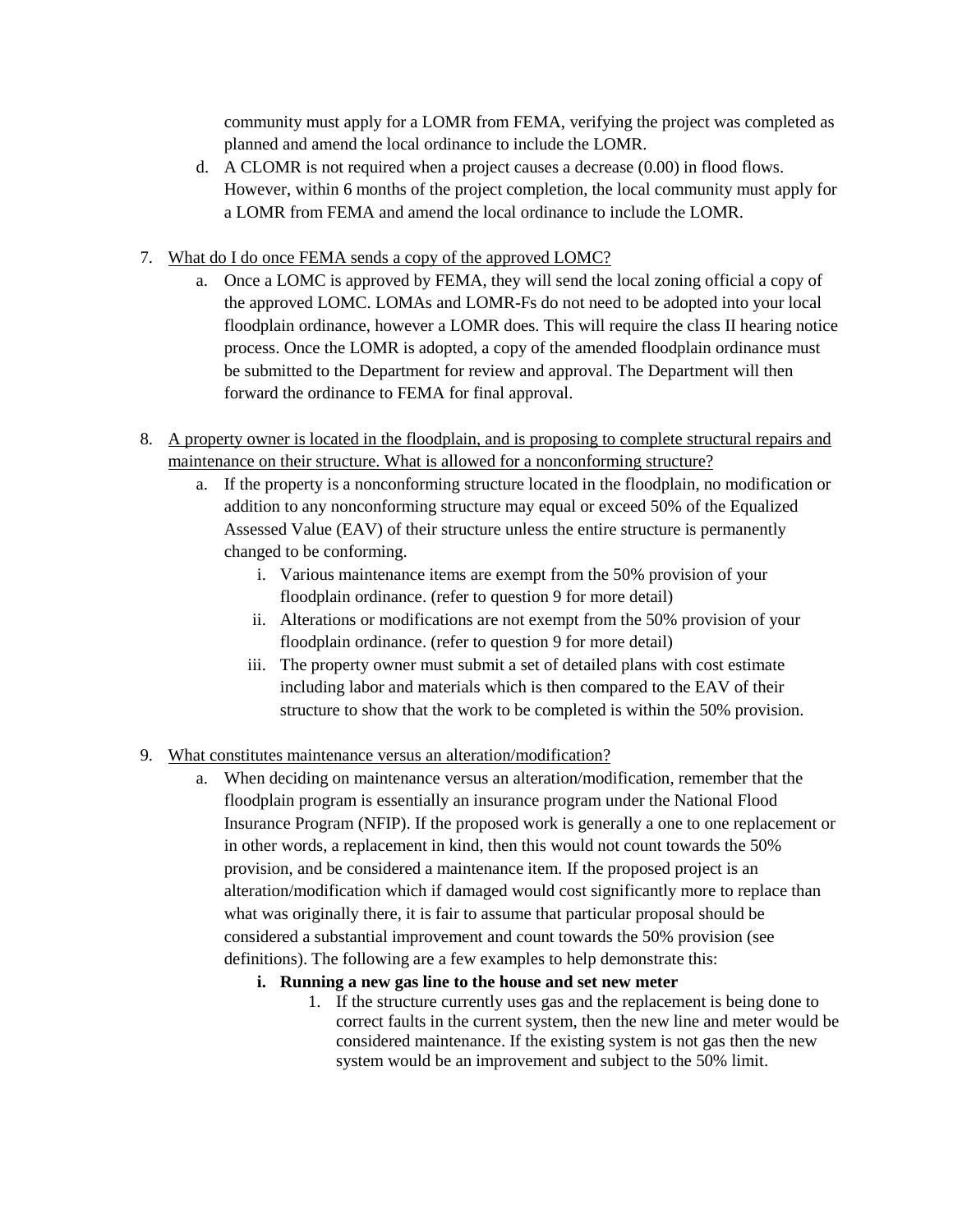#### **ii. Install new HVAC unit and duct work**

1. If the current HVAC unit is being replaced by a unit with the same cooling capacity (same or similar BTUs) and there is no new duct work being run, then it would be considered maintenance. If the new unit is a substantial upgrade and new duct work is being installed then it would be an improvement and subject to the 50% limit.

## **iii. Replace tub/shower unit and hot water heater**

1. If the capacity of the replacement water heater is of greater capacity and substantially upgraded, such as electric to gas, then it would be subject to the 50% limit. If it were of the same capacity then it would be considered maintenance. If the shower/tub were substantially upgraded, let's say from a single unit to a brand new tiled wall unit, then it would count towards the 50% limit. Otherwise if it is a 1 to 1 replacement, it would be maintenance.

## **iv. Insulate the cabin where it is not currently insulated**

- 1. This is an improvement and subject to the 50% limit
- **v. Update electrical wiring (if needed) and install new lights and security system**
	- 1. Updating the electrical wiring would not be an alteration if the wiring is being replaced to correct an existing violation of state or local safety codes [44 CFR 59.1 Substantial improvements (1)]. If they are updating it to meet the new load capacity of the new mechanicals then it should generally be considered an alteration.

#### **vi. Possible new floor coverings**

1. Replacing carpet is considered maintenance. Replacing carpeting with wood flooring is an improvement and subject to the 50% limit.

# **vii. Three new windows**

1. Replacing 3 new windows would be maintenance. The replacement windows would need to be the same size and the amount of sash work would need to be limited. If the replacement windows are substantially upgraded, like a double hung to a bay window, then it would be an improvement and counts towards the 50% limit. The replacement of all the windows in the structure would be considered an alteration.

## **viii. New exterior siding**

1. If it's a 1 to 1 replacement, maintenance. If the exterior is aluminum siding and being replaced by cedar shakes for example, then it may be an improvement and subject to the 50% limit.

#### 10. Does the cost to flood-proof a structure count towards the 50% provision?

a. No, the cost to elevate a structure does not count towards the 50% provision if elevated to the flood protection elevation. This should be located in your local floodplain ordinance.

#### 11. Can a property owner flood-proof their structure using piers/pilings?

- a. If it's a voluntary elevation, then yes, the property owner can use piers/pilings to elevate their structure. They must be designed by a professional engineer to demonstrate they can withstand flood flows. Refer to the flood proofing section of your ordinance.
- b. One thing to keep in mind is that once modifications and additions are proposed to a structure that is elevated on piers/pilings, some ordinances under the nonconforming section may not allow any sort of modification or addition unless the structure is on fill.